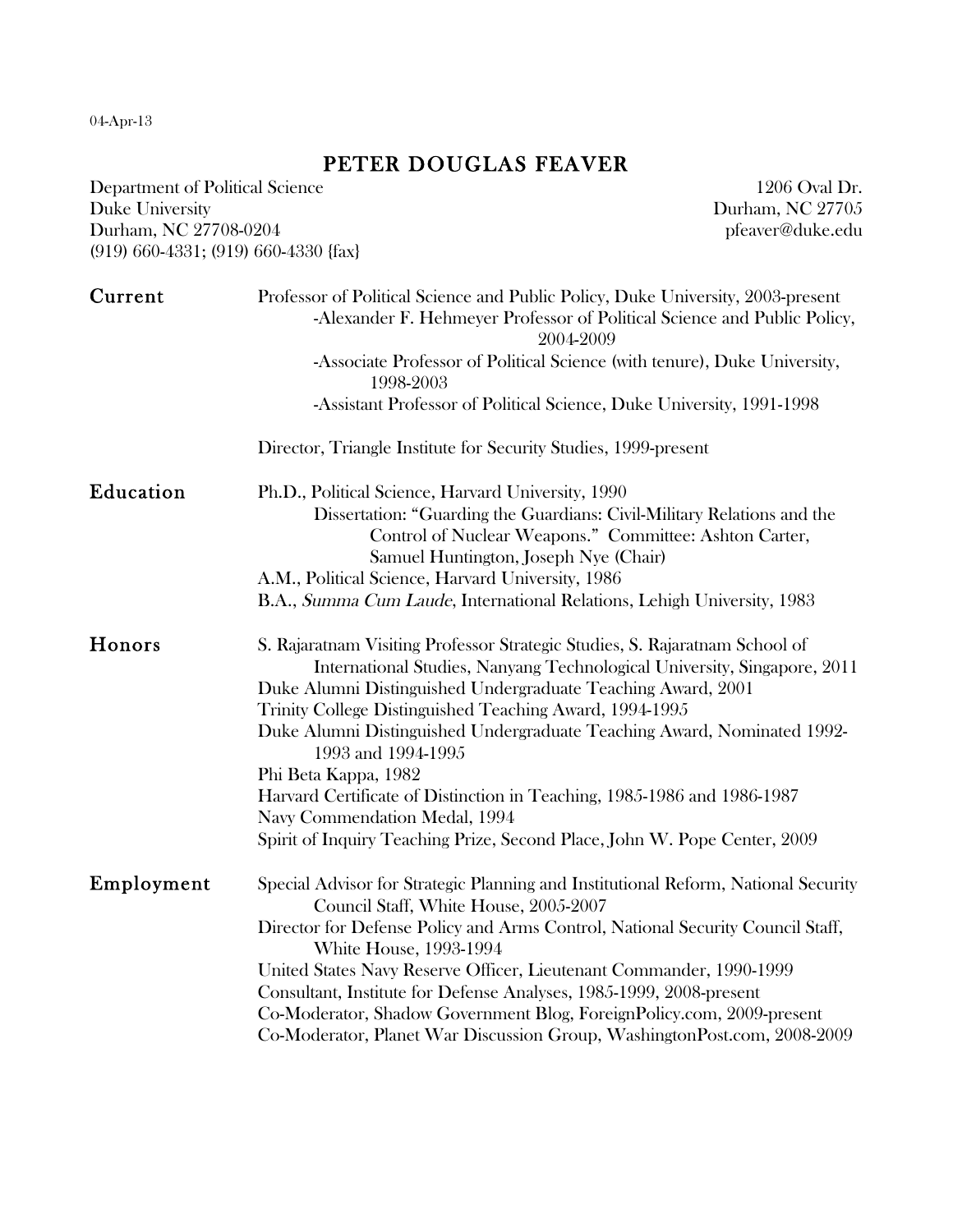### 04-Apr-13 Grants

|             | "American Grand Strategy," private donors, 2009-present. \$775,000                                               |
|-------------|------------------------------------------------------------------------------------------------------------------|
|             | "American Grand Strategy," Roger Hertog Foundation, 2009. \$75,000                                               |
|             | "American Grand Strategy," Roger Hertog Foundation, 2008. \$73,300                                               |
|             | "New Faces," Bradley Foundation, 2008, 2009, 2010, 2011, 2012. Various                                           |
|             | amounts ranging from $$10,000$ to $$21,000$                                                                      |
|             | "Bradley Scholar," Bradley Foundation, 2004, 2005, 2007, 2008, 2009, 2010,                                       |
|             | 2011, 2012. \$25,000 annually                                                                                    |
|             | "Casualties, Expectations of Victory & Public Support for Military Operations,"                                  |
|             | National Science Foundation, 2004. \$20,000                                                                      |
|             | "Strategic Deception in Modern Democracies: Ethical, Legal, and Policy                                           |
|             | Challenges," Strategic Studies Institute, 2003. \$25,000                                                         |
|             | "Wielding American Power: Managing Interventions After September 11,"                                            |
|             | Carnegie Corporation, 2003. \$499,300                                                                            |
|             | "Assessing the Bush Doctrine," Strategic Studies Institute, 2002-2003. \$20,000                                  |
|             | "Managing Interventions After September 11: Seed Grant," Carnegie                                                |
|             | Corporation, 2002. \$25,000                                                                                      |
|             | "New Faces Initiative," Smith Richardson Foundation, 2002-2004. \$50,000                                         |
|             | "Standing in the Gap: The Reserve and National Guard and U.S. Civil-Military                                     |
|             | Inter-relationships," Dyncorp, 2000-2001. \$39,000                                                               |
|             | "Assessing the War on Terrorism," Strategic Studies Institute, 2002. \$20,000                                    |
|             | "The Civil-Military Culture Gap in Comparative Perspective," Smith Richardson<br>Foundation, 2001-2002. \$25,000 |
|             | "The Rise of China," Strategic Studies Institute, 2001. \$22,000                                                 |
|             | "Bridging the Gap: Assuring Military Effectiveness When Military Culture                                         |
|             | Diverges from Civilian Society," Smith Richardson Foundation, 1998-<br>2001. \$516,000                           |
|             | Research and Writing Grant, Program on Peace and International Cooperation,                                      |
|             | John D. and Catherine T. MacArthur Foundation, 1996-97. \$64,000                                                 |
|             | Trent Foundation, 1993-2001. Four grants, total \$6,500                                                          |
| Fellowships |                                                                                                                  |
|             | Visiting Fellow, Corpus Christi College, Cambridge University, 2001-2002                                         |
|             | Visiting Scholar, Centre of International Studies, Cambridge University, 2001-<br>2002                           |

Hoover Summer Program in International Politics, 1995

International Affairs Fellow, Council on Foreign Relations, 1993-1994

Mershon Center, Ohio State University, 1990-1991

Olin Institute, Harvard University, 1990

New Faces in International Security, Bellagio Conference, Italy, 1992

Olin Institute Pre-Doctoral Fellowship, Harvard University, 1989-1990

Harvard MacArthur Fellow, Harvard University, 1987-1989

Avoiding Nuclear War Project Fellow, Harvard University, 1985-1987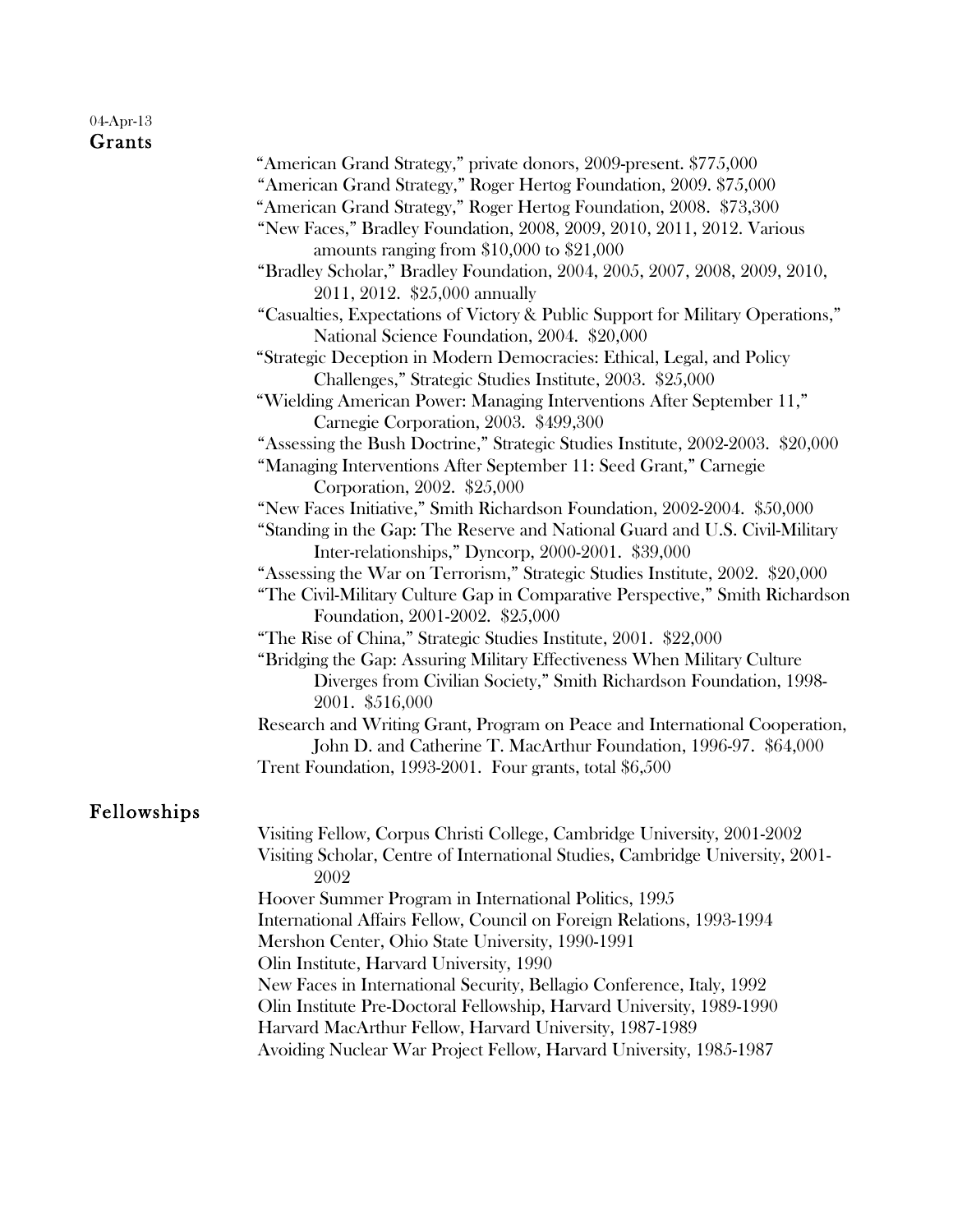#### Courses Taught

Introduction to International Relations, International Security, International Security After the Cold War, National Security in Theory and Practice, American Foreign Policy, American Grand Strategy, American Grand Strategy After 9/11, American Civil-Military Relations, Making American Defense Policy, Ethics and International Relations, Foreign Policy and the Presidential Campaign, Graduate Core Seminar in International Relations Theory, Senior Honors Seminar, Literature, Politics, and the New Imperium

### Research Interests

Civil-Military Relations, American Foreign Policy, American Defense Policy, Nuclear Operations, Nuclear Proliferation, Information Warfare, International Relations Theory

### Professional Associations

Aspen Strategy Group American Political Science Association, (Governing Board, ISAC Section) International Studies Association Inter-University Seminar on Armed Forces and Society, Council Member Foreign Policy, Contributing Editor International Security, Editorial Board Armed Forces and Society, Associate Editor Journal of Strategic Studies, Editorial Board Washington Quarterly, Editorial Board Strategic Studies Quarterly, Editorial Board Res Militaris, Editorial Board Center on Law, Ethics, and National Security, Duke University Law School, Advisory Board Center for a New American Security, Board of Advisors Center for Defense Studies, American Enterprise Institute, Board of Advisors Council on Foreign Relations, Term Member, 1992-1997 Trinity School of Durham/Chapel Hill, Board of Trustees Center for Christianity and Scholarship, Faculty Advisory Council

#### Publications: Books

Paying the Human Costs of War. Princeton University Press, 2009. Co-authored with Christopher Gelpi and Jason Reifler.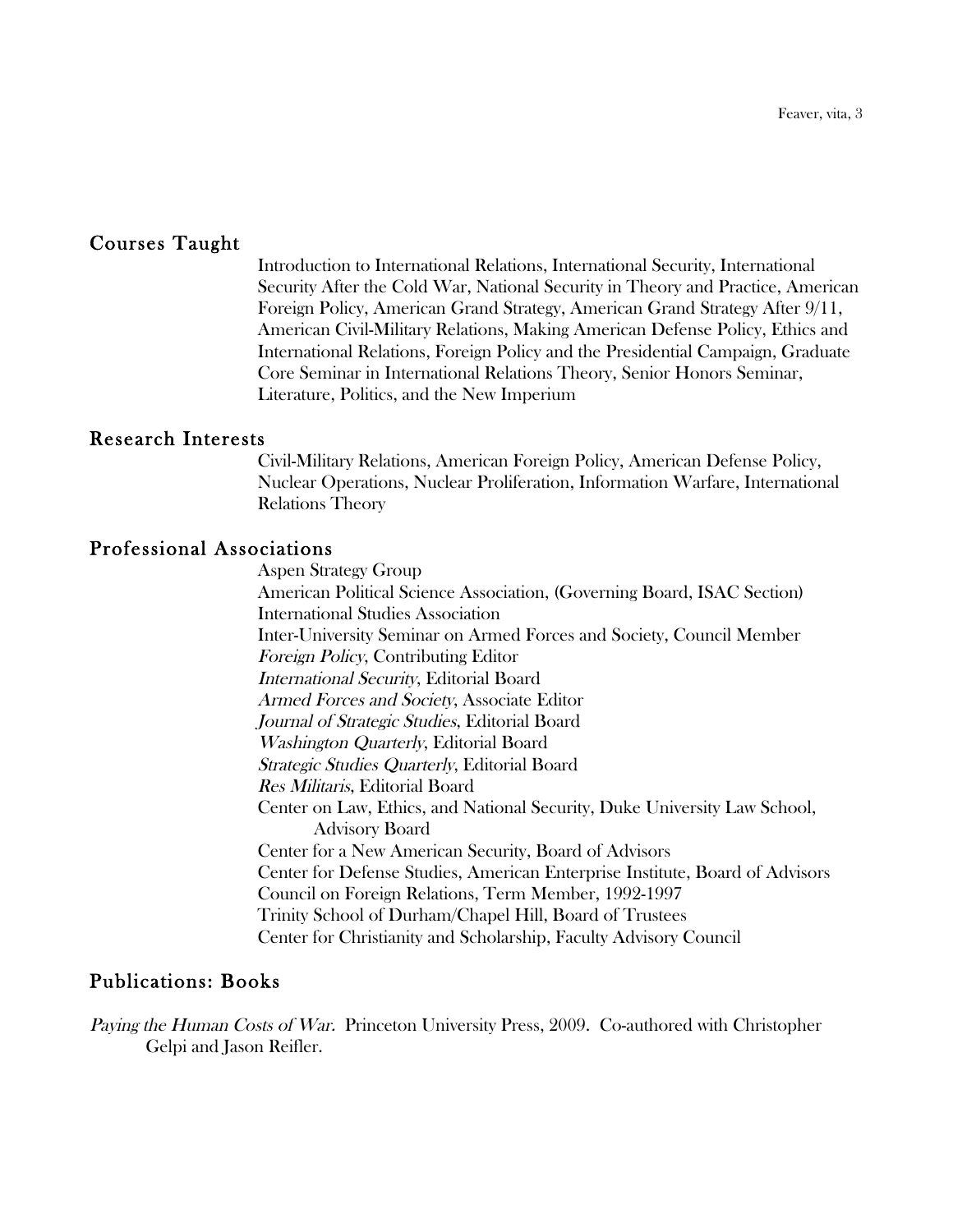- Getting the Best Out of College: A Professor, A Dean, and a Student Tell You How to Maximize Your Experience. Ten Speed Press, 2008. Co-authored with Anne Crossman and Susan Wasiolek. Revised and updated  $2<sup>nd</sup>$  edition, 2012.
- Choosing Your Battles: American Civil-Military Relations and the Use of Force. Princeton University Press, 2004 . Co-authored with Christopher Gelpi. Paperback edition, 2005. Translated into Chinese, 2008.
- Armed Servants: Agency, Oversight, and Civil-Military Relations. Harvard University Press, 2003. Paperback edition, 2005. Translated into Chinese, 2006.
- Guarding the Guardians: Civilian Control of Nuclear Weapons in the United States. Cornell University Press, 1992.

## Publications: Monographs, Edited Books, and Reports

- Listening to the Generals: How Military Advice Affects Public Support for the Use of Force. . Center for New American Security, April 2013. Co-authored with James Golby and Kyle Dropp.
- Military Campaigns: Veterans' Endorsements and Presidential Elections. Center for New American Security, October 2012. Co-authored with James Golby and Kyle Dropp.
- "American Grand Strategy At the Crossroads: Leading From the Front, Leading From Behind, or Not Leading at All," in Richard Fontaine and Kristin M. Lord, America's Path: Grand Strategy for the Next Administration, Center for New American Security, May 2012.
- Coercive Diplomacy: Evaluating the Consequences of Financial Sanctions. Legatum Institute (London), November 2010. Co-authored with Eric B. Lorber.
- Soldiers and Civilians: The Civil-Military Gap and American National Security. MIT Press, 2001. Coedited with Richard H. Kohn.
- Battlefield Nuclear Weapons: Issues and Options. University Press of America, 1989. CSIA Occasional Paper #5. Co-edited with Stephen D. Biddle.
- Assuring Control of Nuclear Weapons: The Evolution of Permissive Action Links. CSIA Occasional Paper #2. University Press of America, 1987. Co-authored with Peter Stein.

# Publications: Special Editions of Journals

"Special Section: Debating American Grand Strategy After Major War," Orbis, 53, No. 4 (Fall 2009).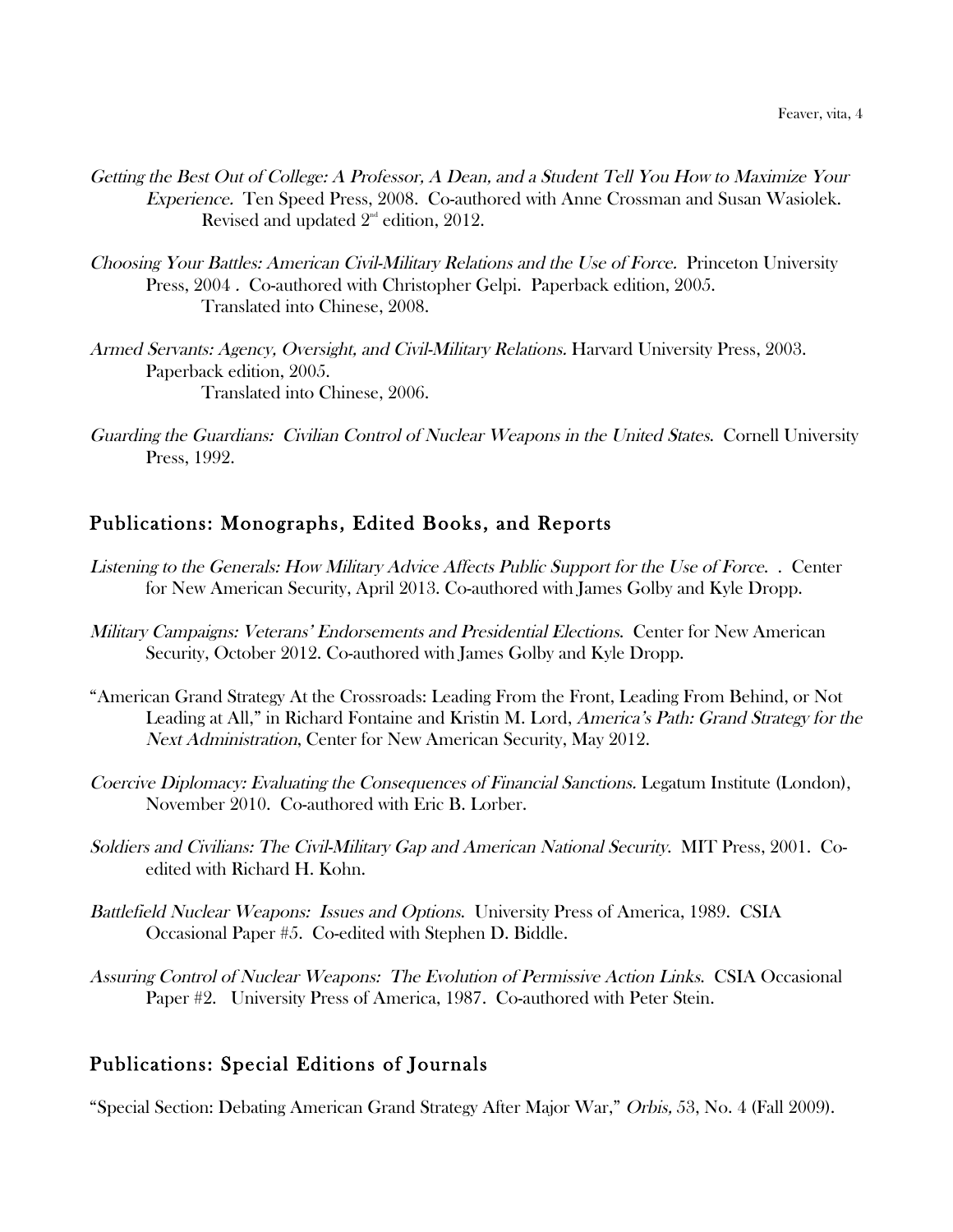Guest Editor.

- "Special Section: The Civil-Military Gap in Comparative Perspective," Journal of Strategic Studies 26, No. 2 (June 2003). Guest editor.
- "Special Issue: Media and Education in the U.S. Civil-Military Gap," Armed Forces and Society 27, No.2 (Winter 2001). Guest co-editor with Richard H. Kohn.

# Publications: Articles

- "Epilogue: Coordinating Actors in Complex Operations and a Third Way to Study Two Familiar Dualities," Small Wars & Insurgencies, forthcoming.
- "Correspondence: Civilians, Soldiers and the Iraq Surge Decision," International Security 36, No. 3 (Winter 2011/12).
- "Let's Get a Second Opinion: International Institutions and American Public Support for War," International Studies Quarterly 55, No. 2 (June 2011). Co-authored with Joseph Grieco, Christopher Gelpi, and Jason Reifler.
- "The Right to Be Right: Civil-Military Relations and the Iraq Surge Decision," International Security 35, No. 4 (Spring 2011).
- "Debating American Grand Strategy After Major War," Orbis, 53, No. 4 (Fall 2009).
- "In Memoriam: Samuel P. Huntington," Armed Forces & Society 35, No. 4 (July 2009).
- "Iraq the Vote: Retrospective and Prospective Foreign Policy Judgments on Candidate Choice and Casualty Tolerance," Political Behavior 29, No. 2 (Summer 2007). Co-authored with Christopher Gelpi and Jason Reifler.
- "Foreign Policy and the Electoral Connection," Annual Review of Political Science 9 (2006). Coauthored with John Aldrich, Jason Reifler, Christopher Gelpi, and Kristin Thompson Sharp.
- "Civilian Monitoring of U.S. Military Operations in the Information Age," Armed Forces & Society 33, No. 1 (2006) Co-authored with Damon Coletta.
- "Success Matters: Casualty Sensitivity and the War in Iraq," International Security 30, No.3 (2005/2006). Co-authored with Christopher Gelpi and Jason Reifler.
- "Civilian Control and Civil-Military Gaps in the United States, Japan, and China," Asian Perspective 29, No. 1 (2005). Co-authored with Takako Hikotani and Shaun Narine.

"Speak Softly and Carry a Big Stick? Veterans in the Political Elite on the American Use of Force,"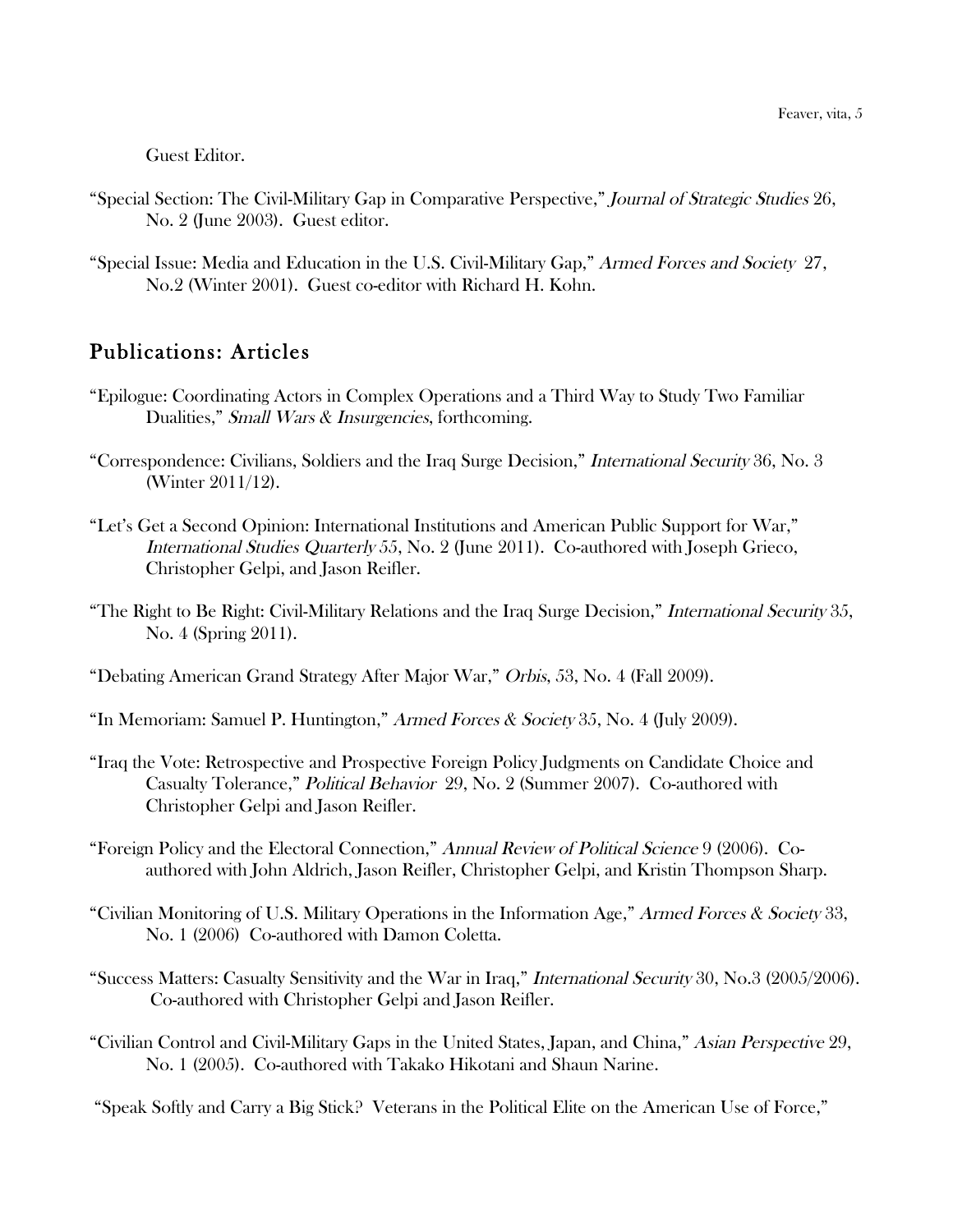American Political Science Review 96, No. 4 (December 2002). Co-authored with Christopher Gelpi.

"The Gap: Soldiers, Civilians and Their Mutual Misunderstanding," National Interest 61 (Fall 2000). Co-authored with Richard H. Kohn.

> Translated into French and reprinted by the Centre d=etudes en sciences sociales de la defense, Paris, France, 2000.

"Correspondence: Is Anybody Still a Realist?," International Security 25, No. 1, (Summer 2000).

- "The Risks of a Networked Military," Orbis 44, No. 1 (Winter 2000). As a member of the JCISS Study Group, I was a co-author with Richard Harknett and eight other co-authors.
- "The Theory-Policy Debate in Political Science and Nuclear Proliferation," National Security Studies Quarterly 5, No. 3 (Summer 1999).

Reprinted in Henry Sokolski and James M. Ludes, eds. Twenty-First Century Weapons Proliferation (Frank Cass, 2001).

- "Civil-Military Relations," in Nelson Polsby, et al. eds, Annual Review of Political Science (1999).
- "Blowback: Information Warfare and the Dynamics of Coercion," Security Studies 7, No. 4 (Summer 1998).
- "Modeling Civil-Military Relations: A Reply to Burk and Bacevich," Armed Forces and Society 24, No. 4 (Summer 1998).
- "Crisis as Shirking: An Agency Theory Explanation of the Souring of American Civil-Military Relations," Armed Forces and Society 24, No. 3 (Spring 1998).
- "The Domestication of Foreign Policy," American Foreign Policy Interests 20, No. 1 (February 1998).
- "Correspondence: 'Proliferation Pessimism and Emerging Nuclear Powers," International Security 22, No 2 (Fall 1997).
- "Neo-Optimists and the Enduring Problems of Nuclear Proliferation," Security Studies 6, No. 4 (Summer 1997).
- "The Civil-Military Problematique: Huntington, Janowitz, and the Question of Civilian Control," Armed Forces and Society 23, No. 2 (Winter 1996).
- "An American Crisis in Civilian Control and Civil-Military Relations? Historical and Conceptual Roots," The Tocqueville Review 17, No. 1 (1996).
- "Managing Nuclear Proliferation: Condemn, Strike, or Assist," International Studies Quarterly 40, No. 2 (Summer 1996). Co-authored with Emerson M. S. Niou.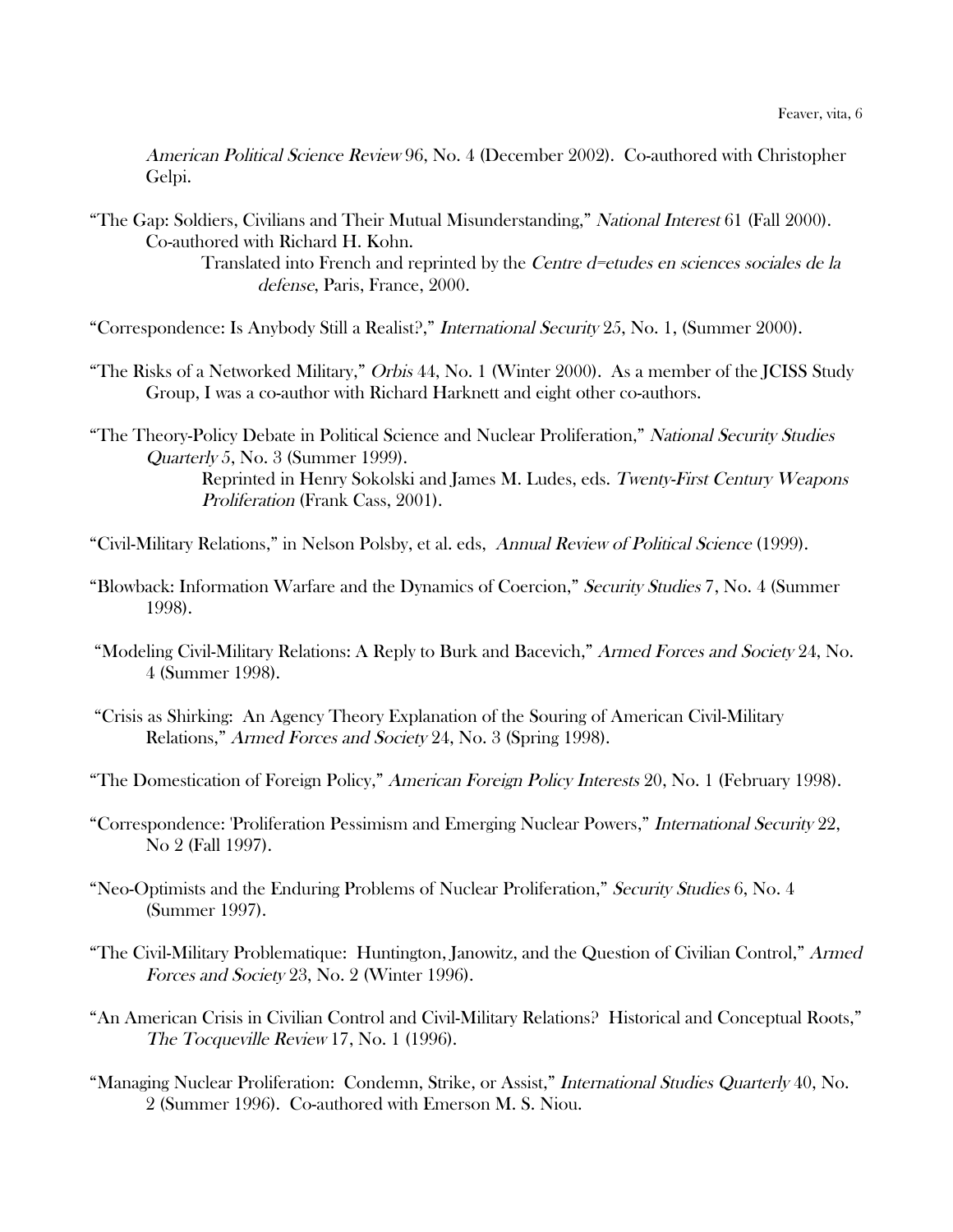- "Optimists, Pessimists, and Theories of Nuclear Proliferation Management," Security Studies 4, No. 4 (Summer 1995).
- "The Politics of Inadvertence," Security Studies 3, No. 3 (Spring 1994).
- "Proliferation Optimism and Theories of Nuclear Operations," Security Studies 2, No. 3/4 (Spring/Summer 1993). Reprinted in Zachary S. Davis and Benjamin Frankel, eds., The Proliferation Puzzle: Why Nuclear Weapons Spread and What Results. London: Frank Cass, 1993.
- "Command and Control in Emerging Nuclear Nations," International Security 17, No. 3 (Winter 1992/93).
- "Sex as Contract: Abortion and Expanded Choice," Stanford Law and Policy Review 4 (Winter 1992/1993). Co-authored with Robert Kling and Thomas K. Plofchan, Jr.
- "The Churches and the War," The National Interest 23 (Spring 1991). Co-authored with Robert P. Beschel.

#### Publications: Book Chapters

- "Nuclear Command and Control in Crisis: Old Lessons from New History." In Nuclear Weapons Security Crises: What Does History Teach? edited by Henry Sokolski and Bruno Tertrais. Carlisle, PA: Strategic Studies Institute, 2013.
- "Assessing Strategic Choices in the War on Terror," in James Burk, ed., How 9/11 Changed Our Ways of War. Stanford University Press, forthcoming. Co-authored with Stephen Biddle.
- "Has the Obama Response to the Arab Revolutions Been Effective? Yes, Not Really, and Probably Too Soon to Tell," in Nicholas Burns and Jonathon Price, eds., *The Arab Revolutions and American* Policy. Aspen Strategy Group, 2013.
- "The Ultimate Balancing Act: Democratic Governance and Nuclear Policy in the United States," in Hans Born, Bates Gill and Heiner Hänggi, eds. Governing the Bomb: Civilian Control and Democratic Accountability of Nuclear Weapons. SIPRI/Oxford University Press, 2010. Coauthored with Kristen Thompson Sharp.
- "Domestic Politics and the Long War," in Thomas Donnelly, Lessons From the Long War. American Enterprise Institute, 2010.
- "Before and After Huntington: The Methodological Maturing of Civil-Military Studies," in Don Snider and Suzanne Nielson, eds., American Civil-Military Relations: Realities and Challenges. Johns Hopkins Press, 2009. Co-authored with Erika Seeler.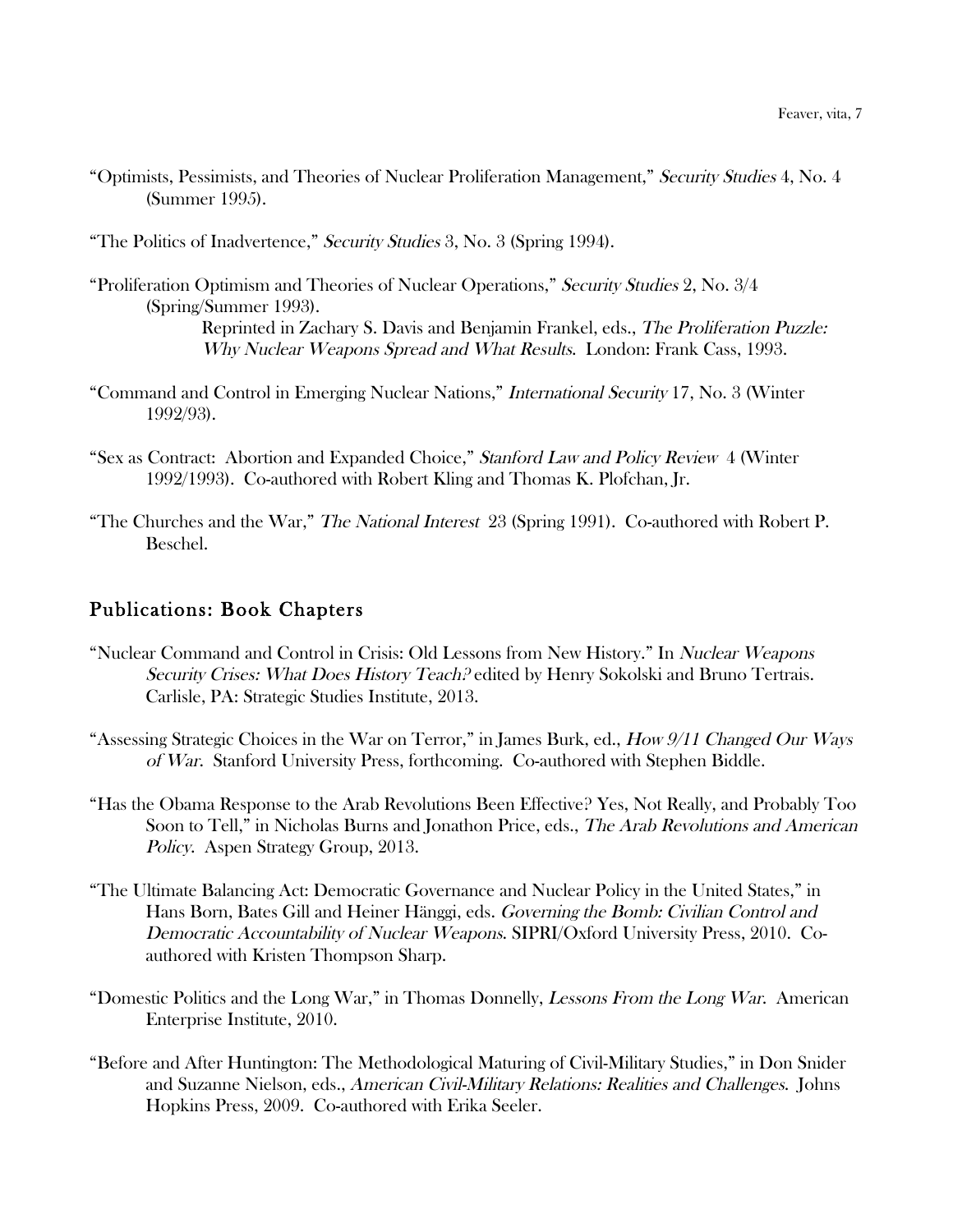- "What Was the Point of SPIR? Strategic Planning in National Security at the White House," in Daniel Drezner, ed., Avoiding Trivia: The Role of Strategic Planning in American Foreign Policy. Washington, D.C.: Brookings Press, 2009. Co-authored with William Inboden.
- "Interagency Perspective 10 Lessons," address to the 2008 Unrestricted Warfare Symposium, published in Ronald r. Luman, ed. Proceedings of the 2008 Unrestricted Warfare Symposium. The Johns Hopkins University Applied Physics Laboratory, 2008.
- "American Civil-Military Relations and the Use of Force" in Peter Karsten, ed., Encyclopedia of War and American Society. London: Sage Publications; 133-137. Co-authored with Christopher Gelpi and Lindsay Cohn.
- "The Reserves and Guard: Standing in the Gap Before and After 9/11," in Barbara A. Bicksler, Curtis L. Gilroy, and John T. Warner, eds. The All-Volunteer Force: Thirty Years of Service. London: Brassey's, 2004. Co-authored with David Filer and Paul Gronke.
- "Introduction: The Gap Between the Military and Civilian in the United States in Perspective," in Peter D. Feaver and Richard H. Kohn, eds. Soldiers and Civilians: The Gap Between the Military and American Society and What it Means for National Security. Cambridge: MIT Press, 2001. Coauthored with Richard H. Kohn and Lindsay P. Cohn.
- "Conclusion: The Gap and What it Means for American National Security," in Peter D. Feaver and Richard H. Kohn, eds. Soldiers and Civilians: The Gap Between the Military and American Society and What it Means for National Security. Cambridge: MIT Press, 2001. Co-authored with Richard H. Kohn.
- "Uncertain Confidence: Civilian and Military Attitudes About Civil-Military Relations," in Peter D. Feaver and Richard H. Kohn, eds, Soldiers and Civilians: The Gap Between the Military and American Society and What it Means for National Security. Cambridge: MIT Press, 2001. Coauthored with Paul Gronke.
- "The Public's Expectations of National Security," in Max G. Manwaring, ed., …To Insure Domestic Tranquiltiy, Provide for the Common Defence. Carlisle: Strategic Studies Institute, 2000.
- "La Guerre de L'Information et le Controle Politique de la Coercition," in Christopher Dandeker and Bernard Boene, ed., *Les Problemes Militaires en Europe.* Paris: La Decouverte, 1998. {"Information Warfare and the Political Control of Coercion"}. Excerpted as "La guerre de l'information," Societal 18 (April 1998).
- "El Control Civil en Pequeñas Democracias: La Contribución de las Ciencias Políticas," in Kevin Casas, ed., Relaciones Cívico-Militares Comparadas: Entendiendo los Mecanismos de Control Civil en Pequeñas Democracias (América Latina.) San José, Fundación Arias para la Paz y el Progreso Humano, 1997. {"Comparative Civil-Military Relations in Small Democracies: The Contribution from Political Science"}.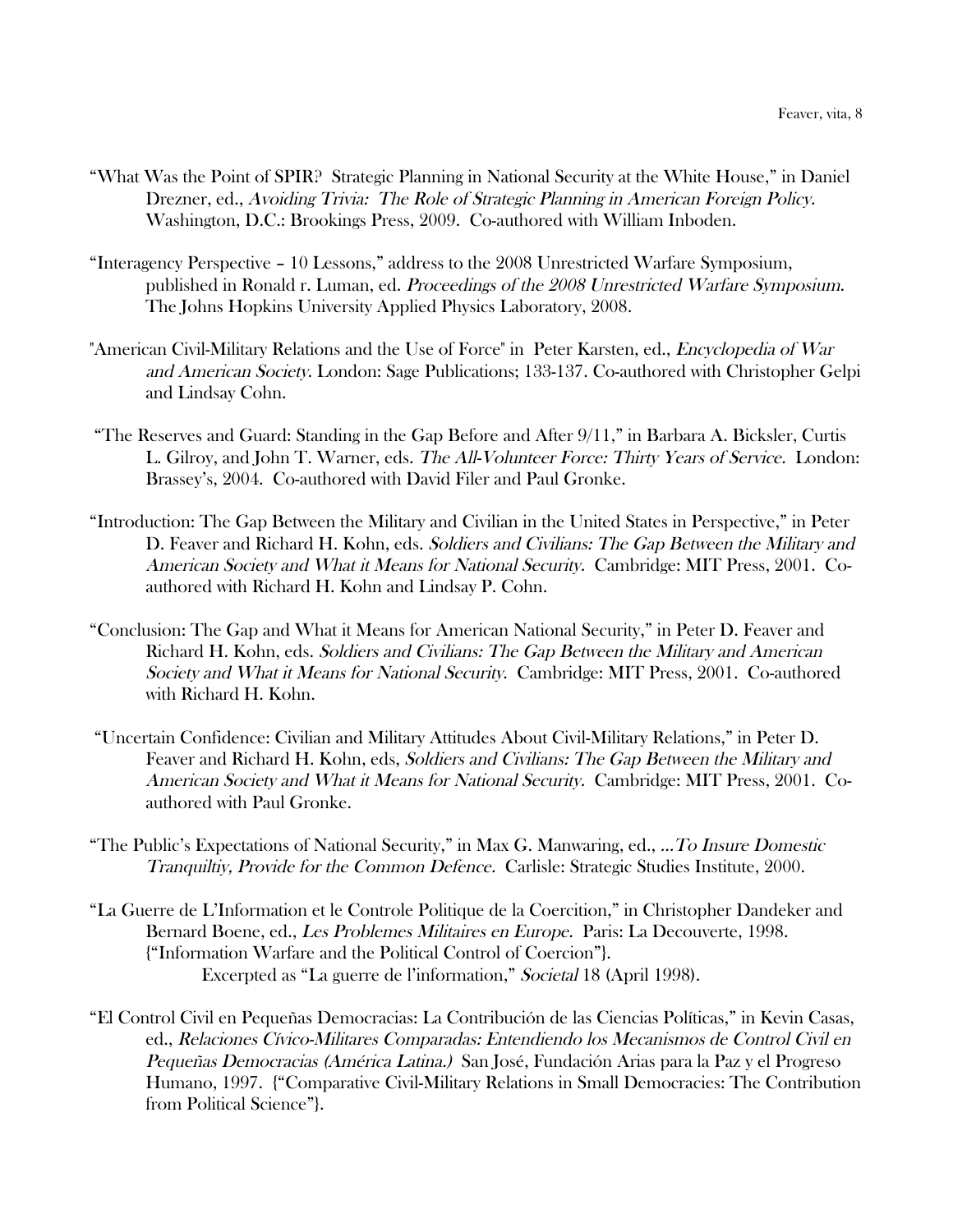- "Civil-Military Conflict and the Use of Force," in Donald Snider and Miranda A. Carlton-Carew, eds. U.S. Civil-Military Relations: In Crisis or Transition? Center for Strategic and International Studies 1995.
- "The Use and Control of Military Power," in Richard Remy and Merry Merryfield, eds. Teaching About International Conflict and Peace. SUNY Press, 1995.
- "Social Sources of Inadvertent Nuclear Use in the Former Soviet Union: Civil-Military Relations and the Black Market," in Carin Atterling Wedar, Michael Intriligator, and Peeter Vares, eds., Implications of the Dissolution of the Soviet Union for Accidental/Inadvertent Use of Weapons of Mass Destruction. Tallinn: Estonian Academy of Sciences, 1992.
- "Rethinking Key West: Service Roles and Missions after the Cold War," in Joseph Kruzel, ed. The American Defense Annual, 1993. Lexington Books. Co-authored with Kurt M. Campbell.
- "The Evolution of American Nuclear Doctrine," in Graham Allison, et al. eds., A Primer for the Nuclear Age. Lanham: University Press of America, 1990.
- "The Spread of Nuclear Weapons," and "Nuclear Energy: Promise or Peril," in Frank Kaleb Jansen, ed. Target Earth. Pasadena: Global Mapping International, 1989.

## Publications: Other

- "Hagel and the Veteran Effect: Service Tempers Views On The Use Of Force," TheDailybeast.com, 12 February 2013. Co-authored with Christopher Gelpi.
- "Brass Politics: How Retired Military Officers are Shaping Elections," ForeignAffairs.com, 5 November 2012. Co-authored with James Golby, Heidi Urben, and Kyle Dropp.
- Book review of Richard K. Betts' American Force: Dangers, Delusions and Dilemmas in National Security, H-Diplo/ISSF, 5 November 2012.
- Book review of Bruce Fleming's Bridging the Military-Civilian Divide: What Each Side Must Know about the Other—and about Itself, Proceedings (April 2011), pp. 75-76.
- "Obama's Nuclear Modesty," New York Times, 8 April 2010.
- "Competition and Compromise," Duke Magazine 95 (3) (May/June 2009).
- "Pentagon Funding? Bring it On," Foreign Policy Online, August 2008.
- "Anatomy of the Surge," Commentary, April 2008. Reprinted in Royce Flippin, ed., Best American Political Writing: 2008. New York: Public Affairs, 2008.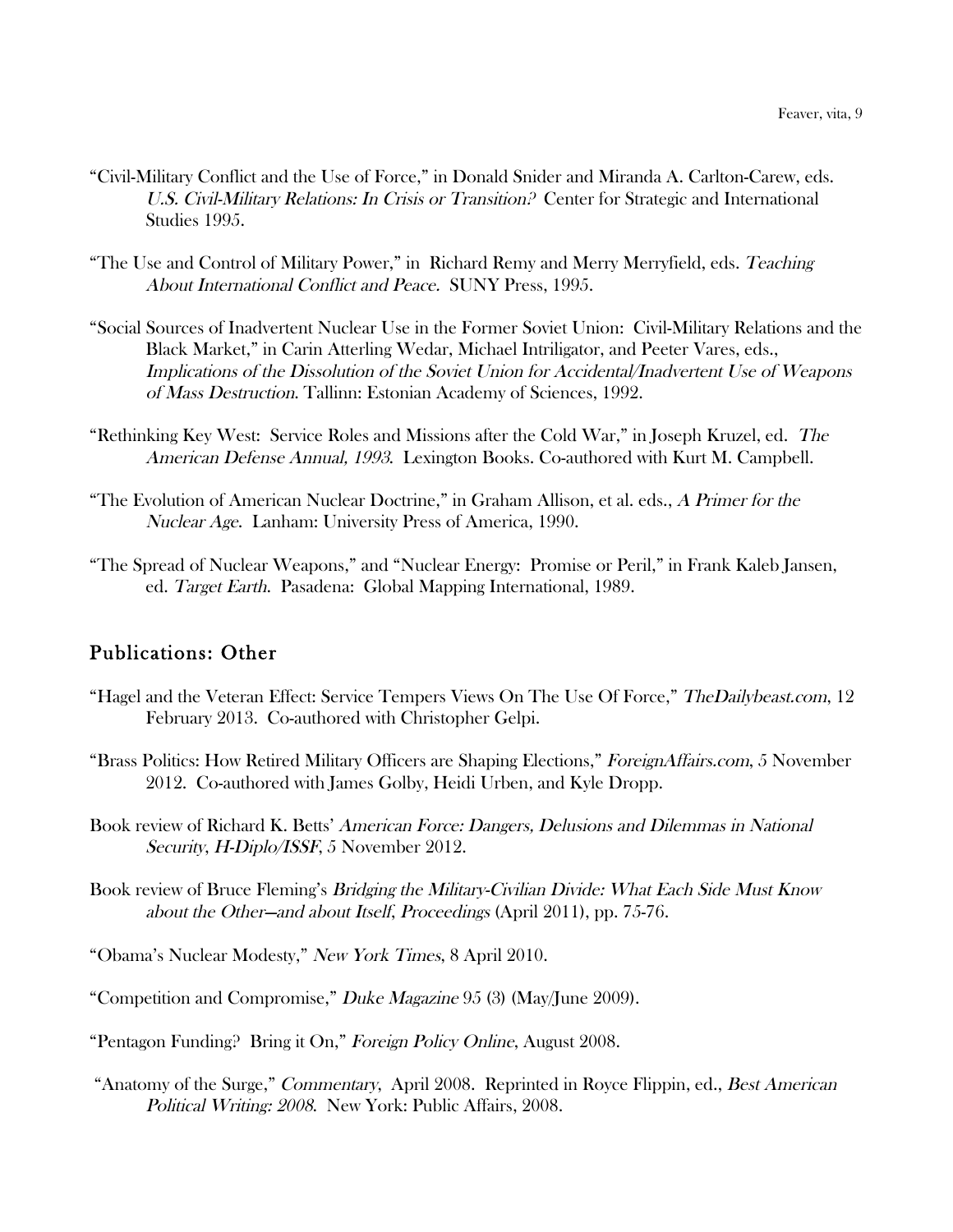- "Why We Went into Iraq," Weekly Standard, 24 March 2008.
- "MoveOn's McCarthy Moment," Boston Globe, 11 September 2007.
- "Whose Military Vote?" Washington Post, 12 October 2004.
- "Iraq Messages Need Honing," Newsday, 23 September 2004. Co-authored with Christopher Gelpi and Jason Reifler.
- "Go Negative On the Allies," The New York Times, 15 June 2004.
- "Let UN Impose New Accountability," Long Island Newsday, 30 March 2004. Co-authored with Robert O. Keohane.
- "The Clinton Mind-set," Washington Post, 24 March 2004.
- "The Fog of WMD, " Washington Post, 28 January 2004.
- "The Case for the Defense," book review of Midge Decter, Rumsfeld, in Weekly Standard, 3 November 2003.
- "Will the UN Really Help?" Washington Post, 4 September 2003.
- "Don't Substitute Spy Services for Leadership," Raleigh News and Observer, 15 June 2003.
- "Casualties Are the First Truth of War," Weekly Standard, 7 April 2003.
- "Winning Back Old Europe," WeeklyStandard.com, 3 April 2003.
- Book review of David Halberstam's War in a Time of Peace, International Studies Review (Fall 2002)
- "Body Bags Alone Won't Dampen American Morale," USA Today, 20 March 2002, p. 15. Coauthored with Cori E. Dauber.
- "Axis of Rudeness," Weekly Standard, 25 February 2002.
- "Dithering Over Detainees," Washington Times, 20 January 2002 Co-authored with Stefan Halper. Reprinted as "How to End the Debate on Detainees," in The Providence Journal, 23 January 2001.
- "Allies in War, Not in Perspective," Washington Post, 2 December 2001. Reprinted as "Americans and Allies Are Getting Different Stories," in International Herald Tribune 5 December 2001.
- "No More Mocking the President," Parliamentary Brief, 7, No. 10 (December 2001).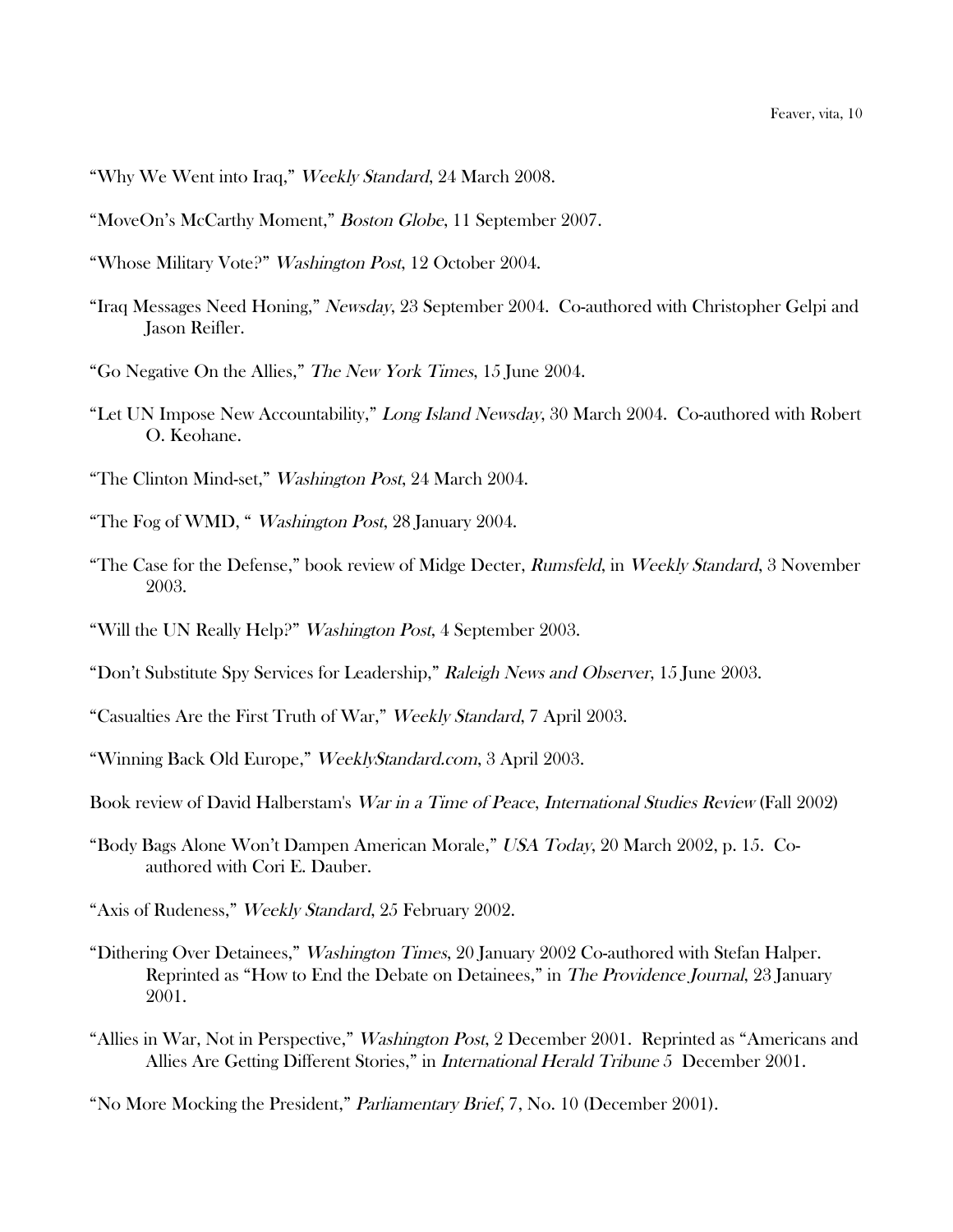- "Civilian Control to the Forefront," Raleigh News and Observer, 16 October 2001. Co-authored with Richard H. Kohn.
- "To Maintain that Support, Show Us What Success Means," Washington Post, 7 October 2001.
- "Cold War II," Weekly Standard, 1 October 2001.
- "The Brits are All Right: Except for their Wobbly Elites," Weekly Standard, 24 September 2001.
- "There's a Good Reason Those Civilians Were on the Sub," Wall Street Journal, 20 February 2001.
- "A Compassionate Foreign Policy?" The Weekly Standard, 25 September 2000. Co-authored with Edmund Malesky.
- Book review of Civilian Control of the Military: The Changing Security Environment, by Michael C. Desch, American Political Science Review 94, No. 2. (June 2000), pp. 506-507.
- "Gore Steps on a Land Mine," Washington Post, 10 January 2000.
- "How Many Deaths are Acceptable? A Surprising Answer," Washington Post, 7 November 1999. Translated into Japanese and reprinted in revised form in Foresight, No. 4 (April/May 2000). Co-authored with Christopher Gelpi.
- "Don't be Complacent about Public Confidence in the Military," Contra Costa Times, 28 November 1999. Co-authored with Paul Gronke.
- "I Love Zhu, Zhu Love Me: Clinton's China Policy," Weekly Standard, 26 April 1999.
- "Lessons From Desert Storm: Iraqi Style," Inter-University Seminar NewsLetter, Winter 1996.
- Book review of The Nixon Administration and the Making of US Nuclear Strategy, by Terry Terriff, Journal of American History 83, No. 1(June 1996), pp. 291-292.
- Book review of Bridled Ambition: Why Countries Constrain Their Nuclear Capabilities, by Mitchell Reiss, Political Science Quarterly 111 (Spring 1996).
- Book review of The Soviet Military Encyclopedia, translated and edited by William C. Green and W. Robert Reeves, Armed Forces and Society 20, No. 3 (Spring 1994), pp. 497-499.
- Biographical chapter on Joseph S. Nye, in American Political Scientists: A Dictionary. Westport: Greenwood Press, 1993.
- "Why Sanctions Are an Iffy Remedy," The Christian Science Monitor, 25 June 1992.